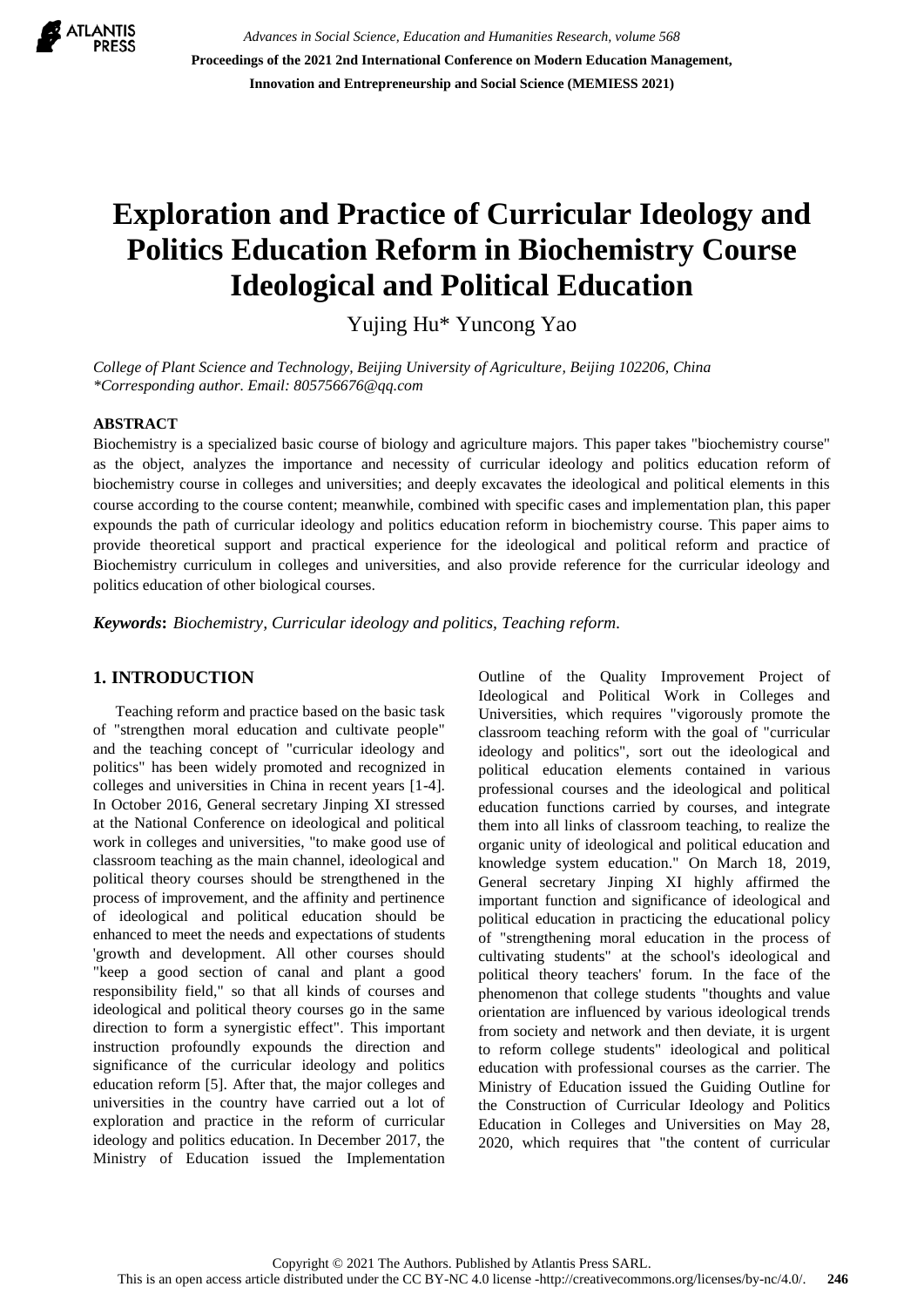ideology and politics education should closely focus on strengthening students 'ideals and beliefs, take love of the party, patriotism, socialism, the people and the collective as the main line, and optimizing the content of ideological and political education in colleges and universities around political identity, feelings of family and country, cultural literacy, constitutional awareness of the rule of law, moral cultivation and other key points; and systematically carry out education of socialism with China characteristics and Chinese dream, education of socialist core values, education of rule of law, education of labor, education of mental health and education of excellent Chinese traditional culture".

The essence of "curricular ideology and politics" is to fully tap the elements of thinking about politics in the curriculum knowledge system, organically integrate ideological and political education with curriculum knowledge education, so that students can promote their all-round development of morality, intelligence, physique, beauty and labor, the formation of good moral sentiment, the shaping of correct values while mastering professional knowledge, and finally realize the training goal of "combining knowledge imparting, ability training and value leading development". This not only implements the National guidelines on the three allaround education, but also gives full play to the educational function of professional courses [6-7]. The biochemistry curriculum contains rich political thinking elements and scientific humanistic spirit; taking the Biochemistry curriculum as an example, the author analyzes the necessity and importance of political thinking reform, and expounds the specific path of political thinking education reform.

# **2. ANALYSIS ON THE NECESSITY OF IDEOLOGICAL AND POLITICAL EDUCATION IN BIOCHEMISTRY COURSE**

In 2016, General secretary Jinping XI clearly pointed out at the National Conference on ideological and political work in colleges and universities that "the foundation of colleges and universities lies in strengthening moral education and cultivate people." Therefore, "curricular ideology and politics" is an important way to realize the talent training goal of strengthening moral education and cultivate people as the core task of talent training. In addition, "curricular ideology and politics" is of great significance to cultivate successors to socialism and national rejuvenation, and to realize the great rejuvenation of the Chinese nation and the great China dream [8].

Secondly, as a course of natural science, Biochemistry is an important carrier and channel of ideological and political education and scientific and humanistic education compared with other general education, humanities and curricular ideology and politics. The scientific spirit and attitude of seeking truth scientifically, seeking truth strictly, daring to explore and innovate can exert a subtle influence on students' scientific literacy, internal cultivation, thinking habits and logical mode, and have a far-reaching impact on the formation and shaping of students' values, outlook on life and world view. Scientific knowledge contains many true and valuable scientific spirit and humanistic spirit. Through the exploration of life activities and laws, we can seek happiness for human beings and the development for society, which not only embodies the spirit of tireless scientific exploration, but also embodies the spirit of deep humanistic care.

Based on the above analysis, we can reasonably introduce typical science stories in the teaching process, not only tell the rigour of experimental design and convey the scientific spirit, but also convey the humanistic care of scientists in scientific exploration and research, so as to moisten things in silence. In addition, we can combine social hot issues to stimulate students' curiosity and thirst for knowledge, enhance the interest and attraction of the course, inspire students to actively think about scientific issues, and then improve the effect of classroom teaching and the value of classroom education. [9-11]

#### **3. ANALYSIS ON THE IMPORTANCE OF IDEOLOGICAL AND POLITICAL EDUCATION IN BIOCHEMISTRY COURSE**

Biochemistry is a science to study the chemical composition of life and the metabolic law of life activities. It is an important basic course in the field of natural science. This course is closely related to molecular biology, cell biology, microbiology, plant physiology and other disciplines. This course covers three major areas, including the structure and function of biological macromolecules, the metabolic and regulatory network of biological macromolecules, and the transmission, expression and regulation of genetic information. Biochemistry is the foundation and guarantee for learning other related professional courses well, and is also an important course for initially cultivating college students' scientific research literacy, scientific research methods and thinking, as well as international vision. As a natural science course, Biochemistry aims to reveal the essence and law of life activities, and is a science with rapid development. Through the reform of ideological and political education and the introduction of the latest research progress of this discipline, students can understand the development trend and scientific frontier of this course at home and abroad, lay a solid foundation for learning molecular biology, physiology, genetics, cell biology and other courses, build a knowledge framework, form a more comprehensive and solid knowledge system, and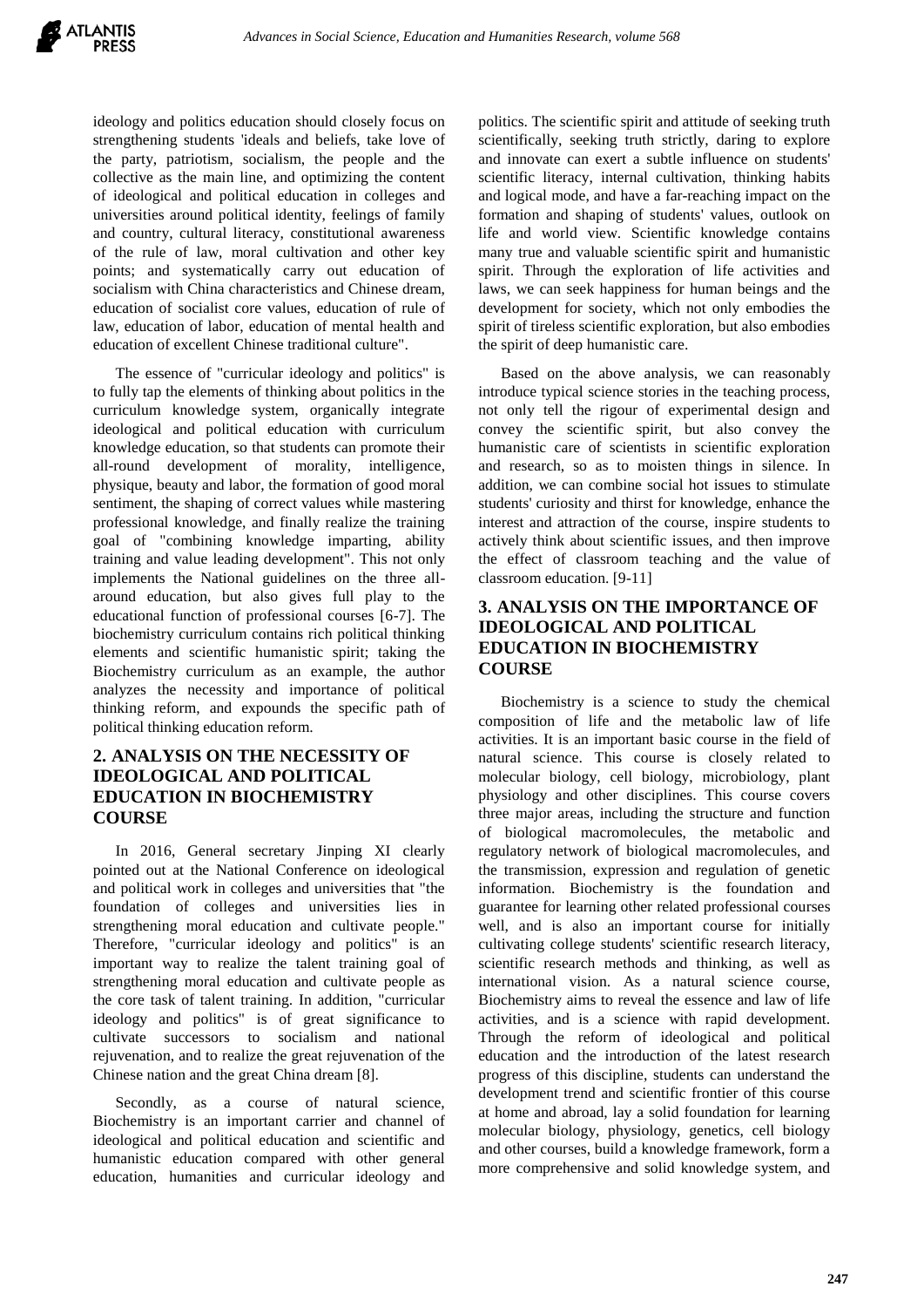lay a favorable Foundation for future employment, postgraduate study and graduation thesis development.

#### **4. THE SPECIFIC PATH OF CURRICULAR IDEOLOGY AND POLITICS EDUCATION REFORM IN BIOCHEMISTRY COURSE**

#### *4.1. Integrating Curriculum Content, Transmitting Scientific Spirit and Advocating Science*

(1) The introduction part is a summary of the whole overview and development of Biochemistry course, which contains many scientific figures, scientific stories and scientific research spirit, and we can interweave the stories of Nobel laureates in due time, explain the scientific stories, convey the scientific research spirit behind the scientific research stories, and make students realize that scientific discovery is the result of accidental and inevitable coexistence. Scientists' curiosity and obsession with the phenomenon of life activities, their love and focus on scientific research, and their unremitting efforts and exploration, sacrifice and dedication after numerous failures are the source of the continuous progress and development of science. The transmission and encouragement of scientific spirit can not only effectively arouse students' love for life, gratitude and dedication, stimulate students' desire to explore and study the mysteries of life, but also imperceptibly cultivate students' scientific literacy, stimulate their interest in learning and enhance their learning motivation [12].

(2) Biochemistry is an interdisciplinary subject, and some important advances are often the product of multidisciplinary combination. Take the proposal of the DNA double helix structure model as an example. The discovery of the model combines the knowledge of biology, chemistry and physics; through the historical origin of the discovery of the double helix, students can be taught not to limit their eyes to their own research field. The development of science has always been mutual promotion, extensive learning and inclusive, and only by widely absorbing the research technologies, methods and successes in different fields and learning, digesting and absorbing, can they achieve greater scientific research findings.

(3) The enzymes first discovered were proteins, and then United States scientists T.Cech and S. Altman discovered ribozymes, which challenged the traditional idea that all enzymes are proteins. This example can guide students to realize that our understanding of the world is constantly developing, constantly improving and constantly improving. Nothing is absolute, and affirmation and negation are sometimes mutually converted.

(4) Although the structure and content of proteins, nucleic acids, enzymes, sugars and vitamins are very different, they are indispensable to the life metabolism of organisms, and the life metabolism activities of organisms cannot be separated from the coordination and coordination of various biomolecules and various physiological activities. This phenomenon is like everyone in the society. Although the division of labor is different, they perform their respective duties and have their own characteristics and advantages. Only by supporting and cooperating with each other can everyone give full play to the advantages of Human Resources. Everyone has their own advantages, if everyone can give full play to their own advantages and values, the society and the country can develop more healthily, harmoniously and for a long time.

(5) It is mentioned in the chapter of biological oxidation that compared with chemical oxidation in vitro, biological oxidation is essentially dehydrogenation, electron loss or oxygenation. The oxidized substances are the same, and the structure of biological macromolecules often determines their properties and functions. The above phenomenon shows the importance of grasping the essence and law behind the phenomenon.

#### *4.2. Integrating Scientific Stories to Convey Humanistic Spirit*

(1) It is mentioned in the chapter of protein synthesis that the components involved in protein synthesis include ribosome, mRNA and various cofactors, which are complex processes that require the cooperation of a variety of substances. It can educate students to have the sense of teamwork and team spirit in their study and work, which can achieve twice the result with half the effort.

(2) DNA damage repair errors may lead to genetic diseases, but the most effective gene-editing technology, CRISPR/Cas9, uses DNA damage repair process to form gene mutations. The above phenomenon shows that everything has two sides, and the harmful side can be turned into the beneficial side by appropriate methods.

(3) When describing the lactose operon model, students can be guided to think about the changing external environment that organisms often face in their growth and development and life metabolism activities. Therefore, students can be guided to think that we should actively improve our own adaptability and adaptability to solve the difficulties and problems encountered, instead of complaining about the external environment and conditions.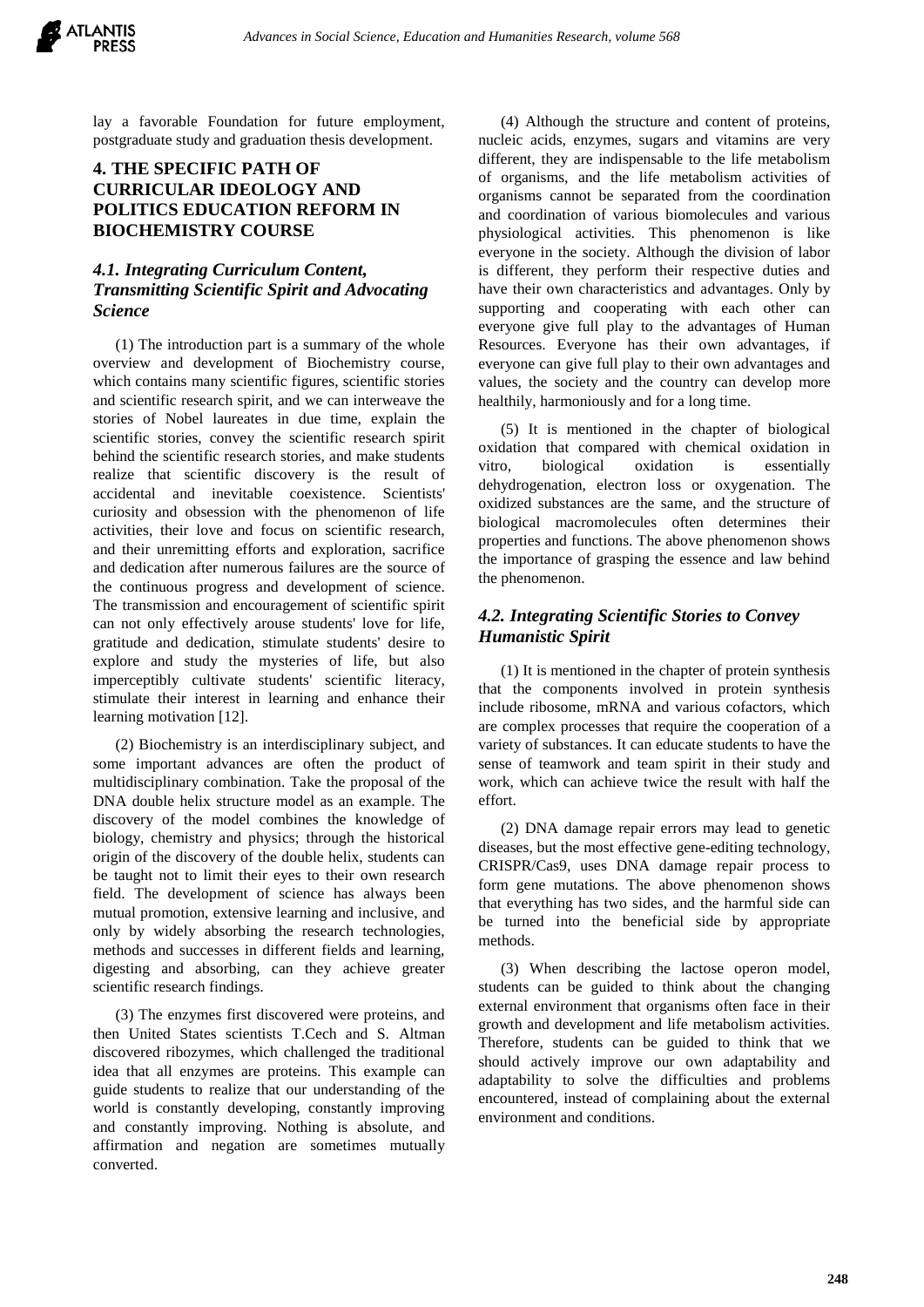# *4.3. Attach Importance to Case Teaching, Stimulate Learning Interest and Cultivate Scientific Thinking*

Typical cases can not only enrich the teaching content, but also stimulate and cultivate students' learning enthusiasm and interest in biochemistry. By letting students understand the scientific exploration and verification behind the knowledge points of the course, we can guide students to realize that scientific research ideas are the core of scientific research, and precise and rigorous experimental design is the driving force of scientific research conclusions, so as to cultivate students' scientific inquiry thinking and advocating scientific feelings.

# *4.4. Explore Scientific Problems and Promote the Cultivation of Autonomous Learning Ability and Innovation Ability*

Biochemistry is a very close combination of theory and practice. Learning this course well can promote the cultivation of students' autonomous learning ability, innovation ability and practical ability. According to the characteristics of this course, we can focus on each chapter of this course, which is closely related to the content of the course. In class, students can extract preview, learn knowledge with questions, and encourage students to scientifically answer by searching for literature and materials; and students can be divided into groups to discuss, express their personal views, stimulate and promote the cultivation of students' autonomous learning ability and innovation ability. In addition, through reading literature to find information, stimulate students' independent thinking, improve students' ability to find, analyze and solve problems.

# *4.5. Combine Social Hot Spots, Scientific Speculation, Remove False and Keep True, Distinguish Rumors*

Combining with the social hot spots, current events news or life examples related to the content of this course, relevant videos and materials are introduced. Through the vivid display of teachers and the discussion and speech of student groups, students' attention will be attracted, scientific problems will be brought out gradually, students' curiosity will be aroused, students will be guided to reveal their essence through phenomena, and to eliminate false and authentic information and identify rumors. Meanwhile, students are inspired to think independently, rationally and scientifically through the study of basic knowledge, so as to train students to pay attention to social and people's livelihood issues, industry needs and national policies, and improve their sense of social responsibility and undertake consciousness.

In the process of preparing lessons, teachers should also pay more attention to educational methods, discipline frontier development, national affairs, college students' ideological values and employment prospects, and then improve the level and ability of ideological and political education from all aspects [13]. In the process of teaching, we can introduce rumors in daily life, such as that floss can be made of cotton. Through case analysis, we can guide students to think that the essence of floss meat is protein, while the essence of cotton is natural fiber. Through examples in life, we can teach students to have self judgment and independent thinking in the face of rumors, and guide students to use their professional knowledge to distinguish the true from the false. Take the novel coronavirus pneumonia as an example, the Internet rumors that alcohol can antiviral, guide students to think about new coronavirus's sensitivity to 75% of medical alcohol, and is sensitive to high temperature, ultraviolet rays and chlorine containing disinfectants. However, 75% of the medical alcohol can only effectively kill the virus and bacteria on the surface of the object, and achieve the purpose of disinfection and sterilization by denaturing and inactivating the protein. However, the human body's drinking concentration of 75% of the medical alcohol can not play a role in the prevention of novel coronavirus infection, alcohol into the digestive system will have an impact on immunity, which will increase the risk of infection. Another example is that the injection of immune antibodies can enhance the body's resistance to certain diseases in a short time, while eating collagen can not increase the synthesis and content of collagen in the skin. In conclusion, through the common examples and social hot spots in life, students can be guided to think scientifically and maintain the consciousness and ability of independent thinking.

#### **5. CONCLUSIONS**

Through extensive access to information and literature resources, and careful selection and design of Ideological and political cases, the ideological and political elements and connotation of the course are constantly enriched and broadened. The specific implementation plan of the curricular ideology and politics is planned and carefully designed, and written into the teaching plan, so as to avoid the "fragmentation" and "abrupt" problems, so that the plan is naturally integrated into the curriculum knowledge system, and becomes a sharp sword to improve the teaching and education effect of natural science courses such as biochemistry. The ideology and politics education reform of Biochemistry also requires teachers to pay attention to the cutting-edge development of relevant technology and knowledge, and combine theoretical teaching with practical case, so as to improve the quality and effect of teaching. In view of the strong